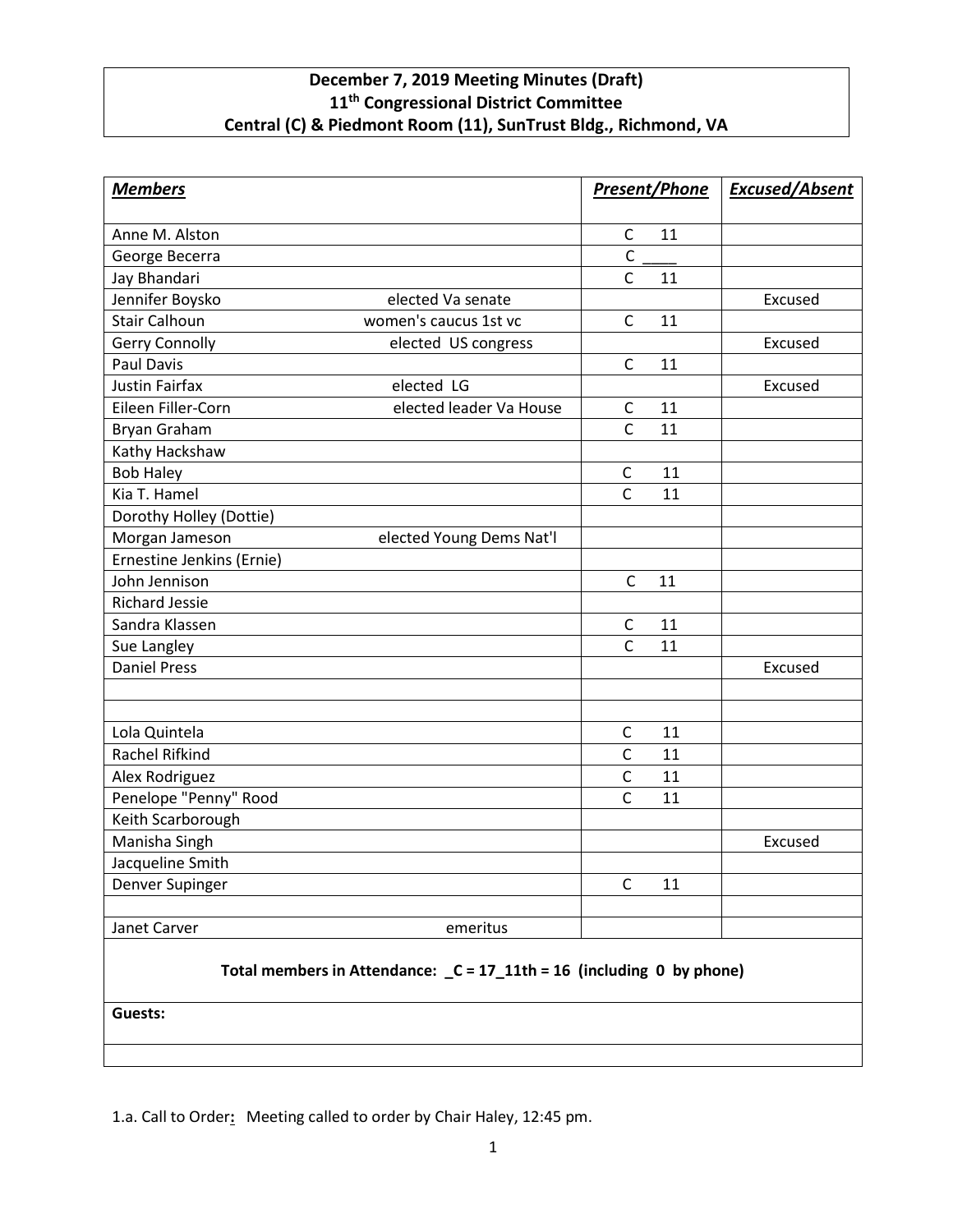## 1.b Roll Call: Jennison

- 2. Introductions Madam Speaker-elect Eileen Filler-Corn. Gave outlook, priorities. (12:47-1:00)
- 3. a. Motion to Approve Agenda

Motion by Bob acclimation unanimous

- 3.b. Approval of Minutes. none presented
- 4. Treasurer's Report Rachel none presented Federal account \$ Non-federal account \$
- 5. 11th CDDC Bylaws Jennison (1:05-1:46)

 - On December 5, the 7th edition of the draft Bylaws was circulated via email to the committee for review and action at the 11th CD meeting after Central in Richmond. The Bylaws contained ALTERNATIVE language suggested by members during their individual reviews.

The review went through the entire set of bylaws and every member was specifically asked to comment.

The following changes were made and agreed upon by the committee

Preamble: A working group of Kia, Sandra and Penny would created an annotation sentence to highlight the goals of inclusion and diversity.

(Editor's note: For archival purposes, the subsequent annotation: In keeping with the Virginia Democratic Party Plan, the 11th District shall strive to include individuals who represent the rich diversity of our community especially historically under-represented communities and actively encourage their participation.)

Article III - Purpose

1. The Alternative Addition of "Democratic" was approved.

2. The Alternative Addition "The DPVA Party Plan..." was approved for inclusion

Article IV - Membership

6. c. (now 1.) Add "Democratic"

 c. (new 2.) Add "The District Committee shall fill vacancies on the committee in a manner that maintains the jurisdictional and gender representation of the elected District Committee membership.

Note: The point of "jurisdictional" was robustly discussed by Penny.

7. The Alternative deletions of "creed," "competence" and change to "by two-thirds majority vote" were not approved.

Article VI - Meetings